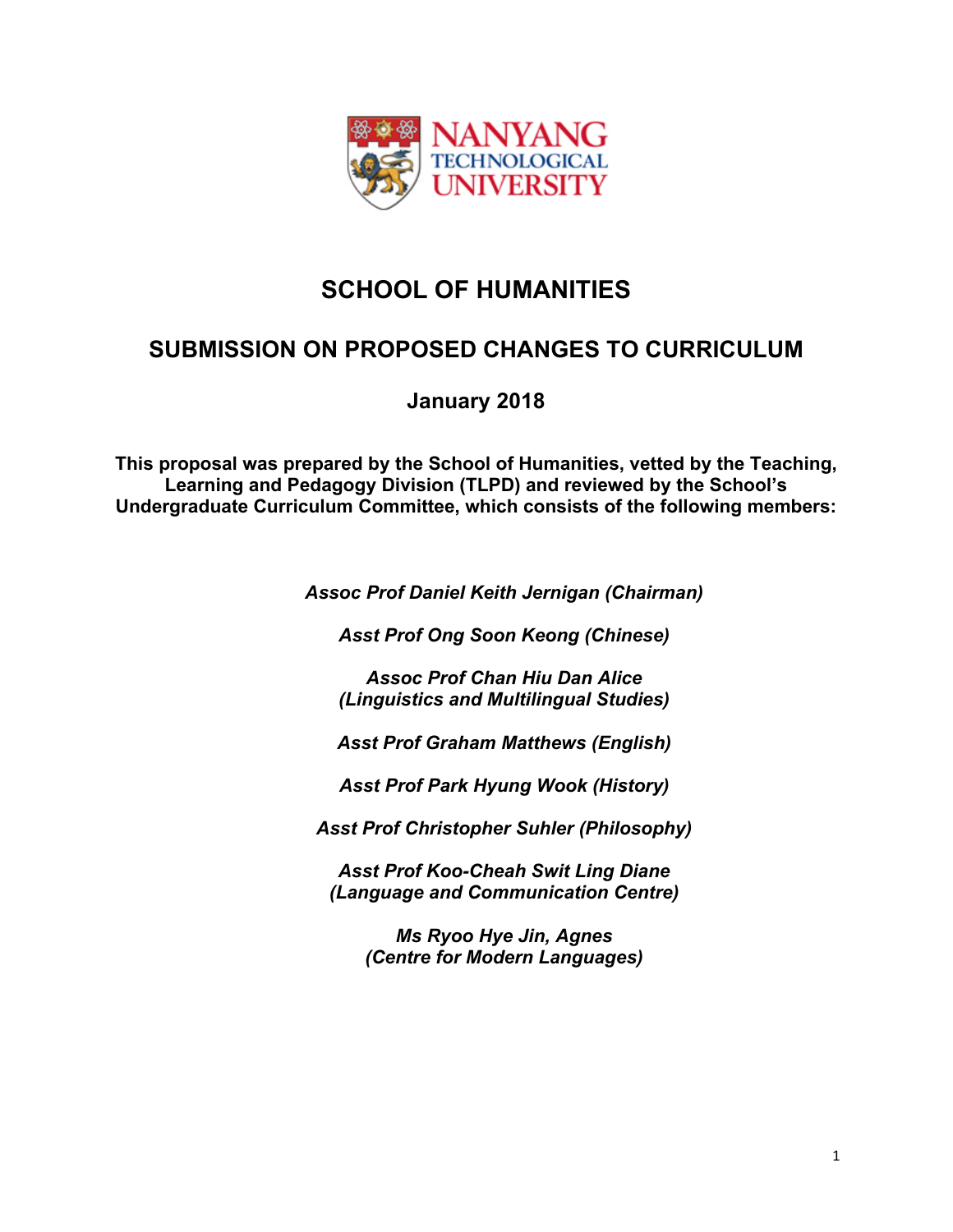#### **COLLEGE MODULE IN MiCCA**

| <b>Staff Name</b>      | $\mathbf{r}$ | <b>Michelle Chiang</b>      |
|------------------------|--------------|-----------------------------|
| <b>College</b>         | $\mathbf{L}$ | <b>CoHASS</b>               |
| <b>School</b>          |              | <b>School of Humanities</b> |
| <b>Contact Person:</b> |              | <b>Michelle Chiang</b>      |

#### **New Proposal Form**

| <b>Create Date</b> | : 14 May 2018 |
|--------------------|---------------|
| Reference No.      |               |

#### **Programme Name : English**

**Rationale** [This is an updated course content and format to reflect the changing trend of how a film theory course is conducted.] The course will help you acquire the skills necessary to understand how film theories are constructed. This knowledge and understanding of writings about cinema will equip you with the skills to analyse and interpret a wide range of films. Upon successful completion of the course, you will be able to apply these ideas to key questions asked throughout the history of film theory, as well as generate new ways of thinking about films, both old and new.

#### **Action Items**

|   | <b>Action Item</b>                                    | Tick ( $\boxtimes$ ) where<br>applicable | Remarks, if any |
|---|-------------------------------------------------------|------------------------------------------|-----------------|
| Α | Introduction of New Course                            |                                          |                 |
| B | Withdrawal of Existing Course(s)                      | П                                        |                 |
|   | Change in Course Title                                |                                          |                 |
| D | Change in Course AU, and Programme AU<br>Requirements |                                          |                 |
| Ε | Change in Learning Objective(s) / Content             | ☑                                        |                 |
| F | Change in Pre-requisite(s)                            |                                          |                 |
| G | <b>Change in Assessment Components</b>                | ⊠                                        |                 |
| н | Others (please specify):                              |                                          |                 |

**Expected Implementation of Proposal:**

Semester 1, AY2018-19

#### **Upload Attachments:**

**Declaration:** | | | declare that the proposal has been endorsed by Dean or relevant delegate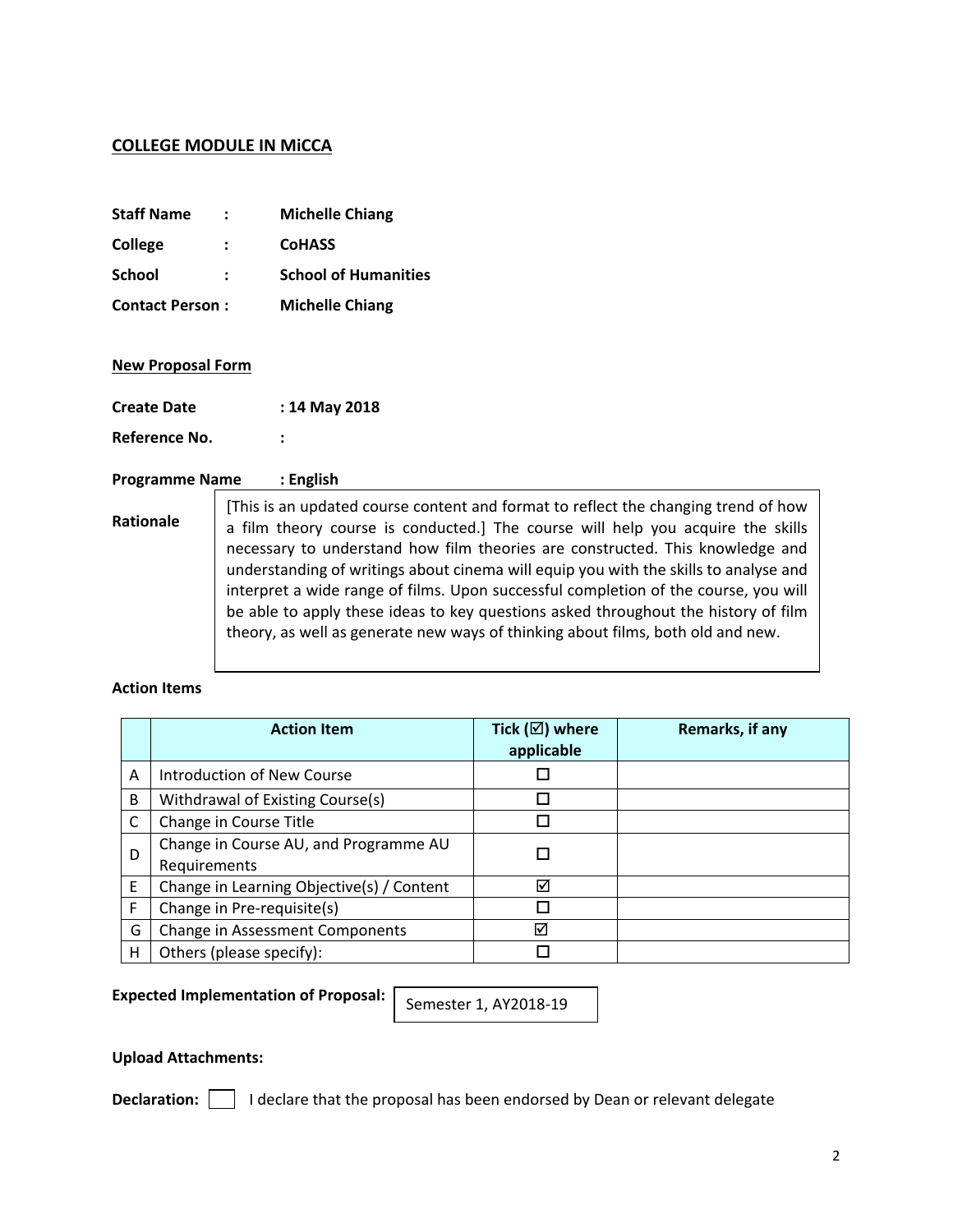## **1. TEMPLATE FOR SUBMITTING PROPOSAL**

#### **(A) Introduction of New Course(s)**

The following new courses are proposed:

| <b>Course</b><br><b>Type</b> | Proposed<br>Course       | Pre-<br>requisite                                           | Proposed<br>Date         | <b>Proposed No. of Hours</b><br><b>Per Week</b> |                 |                |              | Proposed<br>AU |
|------------------------------|--------------------------|-------------------------------------------------------------|--------------------------|-------------------------------------------------|-----------------|----------------|--------------|----------------|
|                              | Code and<br><b>Title</b> |                                                             | of Offer                 | Lecture                                         | <b>Tutorial</b> | <b>Seminar</b> | <b>Total</b> |                |
| Major-PE,<br><b>GER-UE</b>   | HL3001<br>Film<br>Theory | HL1001<br>Introducti<br>on to the<br>Study of<br>Literature | Semester 1,<br>AY2018-19 |                                                 |                 | 3              | 3            | 3              |

#### *Justifications***:**

This course will be offered under Category C (Film & Theatre).

The course will help you acquire the skills necessary to understand how film theories are constructed. This knowledge and understanding of writings about cinema will equip you with the skills to analyse and interpret a wide range of films. Upon successful completion of the course, you will be able to apply these ideas to key questions asked throughout the history of film theory, as well as generate new ways of thinking about films, both old and new.

Further details on the proposed new courses (e.g. learning outcome, content, course outline, assessment components, etc) are provided in **Annex A** to paper.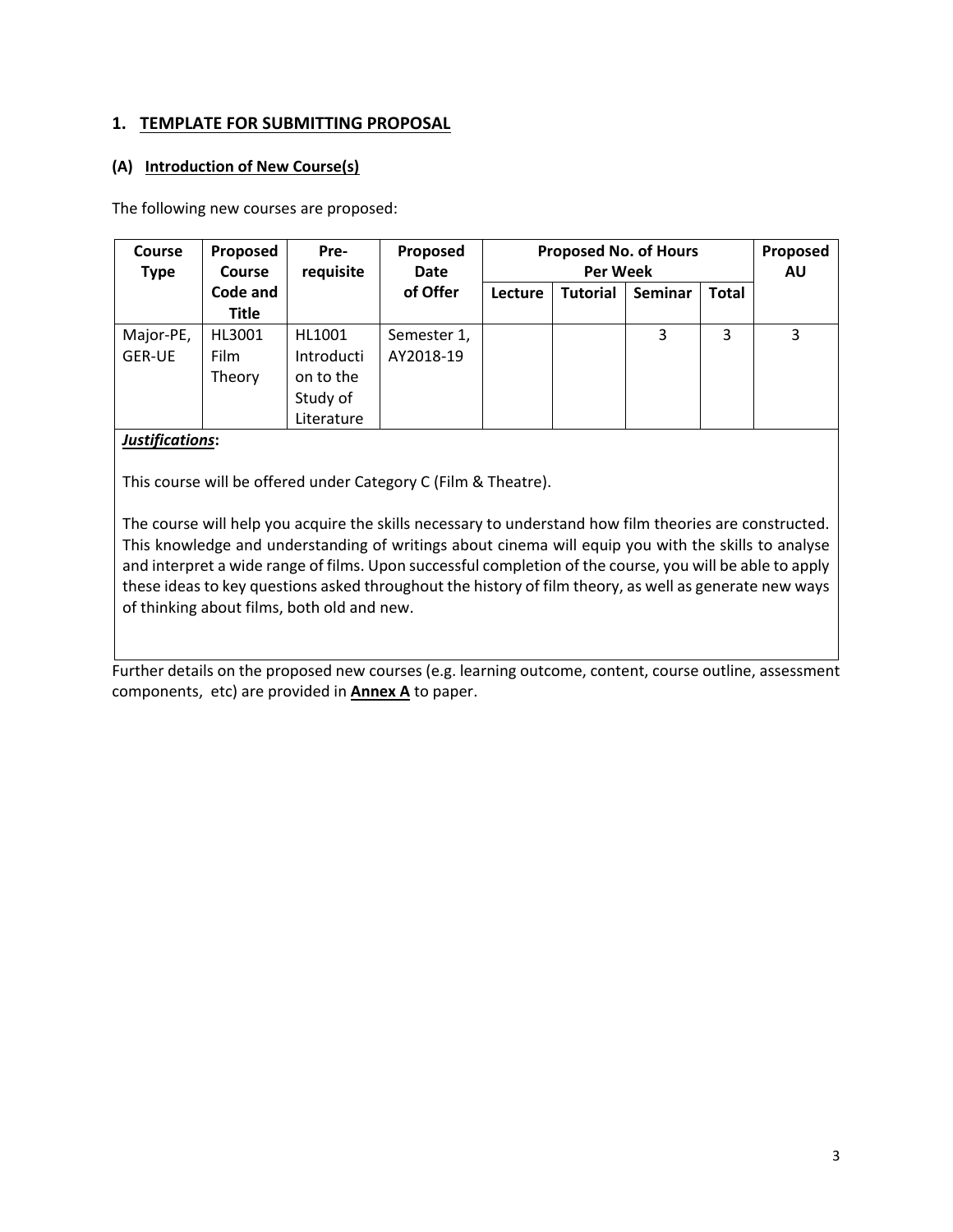| <b>Academic Year</b>      | 2019-2020 Semester                             |  |  |
|---------------------------|------------------------------------------------|--|--|
| <b>Course Coordinator</b> | Michelle Chiang                                |  |  |
| <b>Course Code</b>        | HI 3001                                        |  |  |
| <b>Course Title</b>       | Film Theory                                    |  |  |
| <b>Pre-requisites</b>     | HL1001 Introduction to the Study of Literature |  |  |
| No of AUs                 |                                                |  |  |
| <b>Contact Hours</b>      | 39 (weekly seminars of 3 hours)                |  |  |
| <b>Proposal Date</b>      | 19 January 2018                                |  |  |

#### **Course Aims**

The course will help you acquire the skills necessary to understand how film theories are constructed. This knowledge and understanding of writings about cinema will equip you with the skills to analyse and interpret a wide range of films. Upon successful completion of the course, you will be able to apply these ideas to key questions asked throughout the history of film theory, as well as generate new ways of thinking about films, both old and new.

**Intended Learning Outcomes (ILO)**

By the end of this course, you will be able to:

- 1. Identify and interpret stylistic elements of films.
- 2. Acquire knowledge of key writings about cinema.
- 3. Evaluate writings about cinema critically and employ those ideas creatively in your analyses of films.
- 4. Develop an appreciation for the birth and development of film theory.

#### **Course Content**

This course will introduce to you the history and key debates of film theory. You will be exposed to various ways of thinking and writing about films. The course is divided into four thematic units: Ontology (What is film?), Epistemology (How do films create meaning?), Aesthetics (What makes a film 'powerful,' 'poignant,' or 'sublime'?), and Ideology (How does a film relate to society and politics?).

**Assessment (includes both continuous and summative assessment)**

| Component | Cour | <b>Related</b>    | Weighting | Team/Individual | Assessment     |
|-----------|------|-------------------|-----------|-----------------|----------------|
|           | se   | Programme         |           |                 | <b>Rubrics</b> |
|           | LO   | LO or             |           |                 | (See English   |
|           | Test | Graduate          |           |                 | Programme's    |
|           | ed   | <b>Attributes</b> |           |                 | assessment     |
|           |      | (See English      |           |                 | rubrics)       |
|           |      | Programme's       |           |                 |                |
|           |      | LO <sub>s</sub> ) |           |                 |                |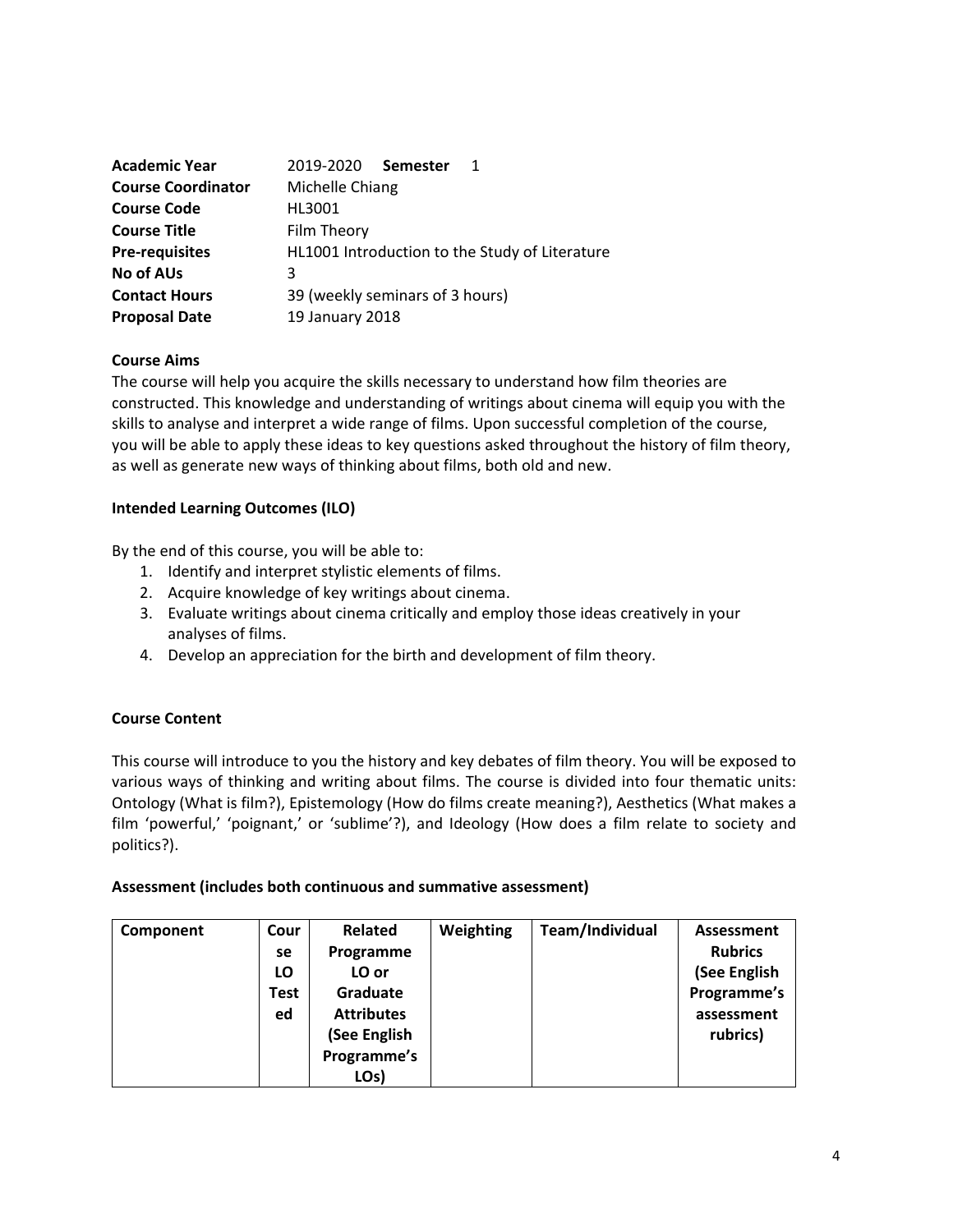| 1. Essay              | 3, 4 | 1, 2, 3, 4, 6, 8,<br>9, 10, 11, 13,<br>14, 15 | 40%  | Individual | 1, 2, 3, 4, 5, 6,<br>7, 8, 9, 13 |
|-----------------------|------|-----------------------------------------------|------|------------|----------------------------------|
| 2. Presentation       | 3, 4 | 4, 5, 6, 9, 12                                | 20%  | Group      | 1, 2, 3, 6, 8,<br>10, 11, 12, 13 |
| 3. Participation      | 1, 3 | 4, 5, 6, 8, 11,<br>12, 13                     | 20%  | Group      | 1, 2, 3, 4, 5,<br>14             |
| 4. Weekly<br>Response | 2, 3 | 2, 3                                          | 20%  | Individual | 1, 4, 6, 7, 8,<br>10, 11         |
| Total                 |      |                                               | 100% |            |                                  |

## **Essay (40%):**

You will engage critically with at least 1 long essay in this course and a film of your choice. Your essay must begin with a thesis statement, and all points must be structured coherently with clear topic sentences. Secondary resources are not required. (1500-2000 words)

## **Presentation (20%):**

Working in a group, you will identify and analyze three key ideas in the essays of the week. At the end of the presentation, you will take questions from your classmates.

## **Participation (20%)**

Participation is important in this class, and you will be evaluated during in-class discussions and peer feedback during Q&A. This component also includes attendance.

## **Weekly Response (20%)**

Come to class each week with a half-page response. Font 12, Times New Roman, Single-spaced. 30 minutes before end of class, you will complete and submit the hand-written second half. Both parts must be in dialogue with each other. Secondary resources are not required.

## **Formative feedback**

Feedback from peers generated during in-class discussions will be helpful to check your understanding of the film essays. Written feedback will also be given when I return your response folders to you and when you receive your final grade.

## **Learning and Teaching approach**

| Approach | How does this approach support students in achieving the learning<br>outcomes?                                                                                                                                                                                                                    |  |
|----------|---------------------------------------------------------------------------------------------------------------------------------------------------------------------------------------------------------------------------------------------------------------------------------------------------|--|
| Lecture  | You will be introduced to the writers of the week in a 1-1.5 hour<br>lecture. I usually begin with several points that I want to make<br>about the author of the text we are working on, the period the<br>author is writing in $-$ and the major theoretical issues the author is<br>engaged in. |  |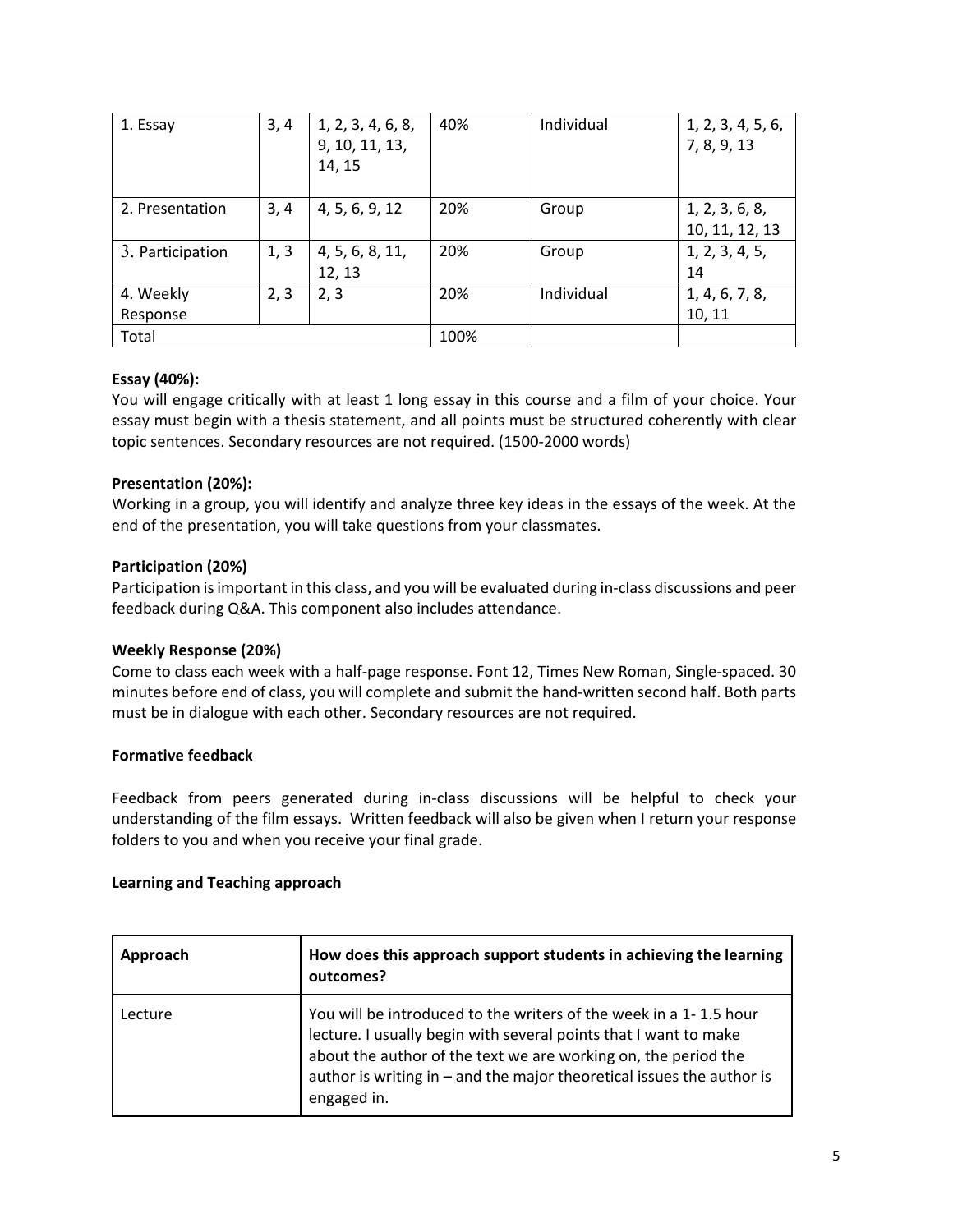| <b>Discussion</b>             | The next hour is devoted to close-reading and discussion. Each of<br>you will bring 1 question and share it with the rest of the class. We<br>will make a list of some of these questions on the board, then try to<br>answer them together. These questions could help generate ideas<br>for your final essay.                                                                                                                                                                                                |
|-------------------------------|----------------------------------------------------------------------------------------------------------------------------------------------------------------------------------------------------------------------------------------------------------------------------------------------------------------------------------------------------------------------------------------------------------------------------------------------------------------------------------------------------------------|
| Presentation                  | Each week, a group of you will introduce three key ideas in a<br>prescribed film essay to the class. Presentations are approximately<br>30 minutes. If you are not presenting that day, you are expected to<br>contribute to class discussion at the end of each presentation. You<br>can do so by asking and responding to questions, as well as giving<br>constructive feedback to one another. Such discussions are also<br>opportunities to formulate and test out potential ideas for the final<br>essay. |
| <b>Response Paper</b>         | The response papers will allow you and me to check your progress,<br>specifically your understanding of the prescribed readings.                                                                                                                                                                                                                                                                                                                                                                               |
| <b>Reading and References</b> |                                                                                                                                                                                                                                                                                                                                                                                                                                                                                                                |

This is a provisional list.

## **Primary Text:**

1. Braudy, Leo and Marshall Cohen, eds. *Film Theory and Criticism: Introductory Readings*. Eighth Edition. Oxford UP, 2016.

[Additional readings will be distributed in class.]

## **Course Policies and Student Responsibilities**

## **(1) General**

You are expected to complete all assigned pre-class readings and response papers. You will attend all seminar classes punctually. If you must miss a seminar session, you are responsible for following up with course notes, assignments and course related announcements. Since Engagement is one of the assessment components, you are expected to participate actively in all seminar discussions and activities.

## **(2) Absenteeism**

Attendance will be taken each week. Absence from class without a valid reason will affect your course grade significantly. Valid reasons include falling sick supported by a medical certificate and participation in NTU's approved activities supported by an excuse letter from the relevant bodies.

If you must miss a seminar, you must inform me (the course instructor) via email prior to the start of the class.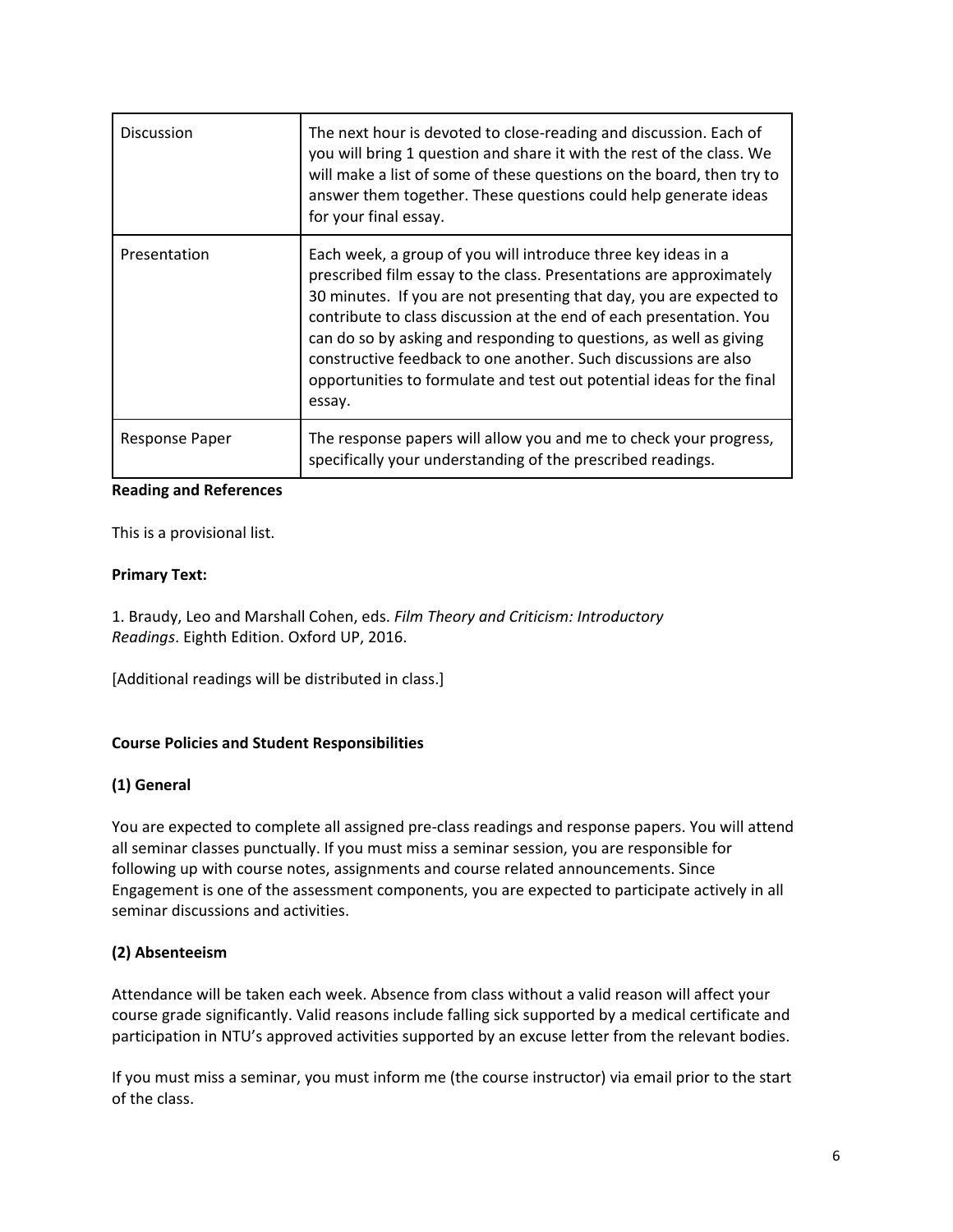#### **Academic Integrity**

Good academic work depends on honesty and ethical behaviour. The quality of your work relies on adhering to the principles of academic integrity and to the NTU Honour Code, a set of values shared by the whole university community. Truth, Trust and Justice are at the core of NTU's shared values.

You must recognise your responsibilities in understanding and applying the principles of academic integrity in all the work you do at NTU. Not knowing what is involved in maintaining academic integrity does not excuse academic dishonesty. One needs to actively equip oneself with strategies to avoid all forms of academic dishonesty, including plagiarism, academic fraud, collusion and cheating. If you are uncertain of the definitions of any of these terms, you should go to the [academic integrity website](http://www.ntu.edu.sg/ai/ForEveryone/Pages/NTUAcademicIntegrityPolicy.aspx) for more information. You could also consult me if you need any clarification about the requirements of academic integrity in the course.

| <b>Course Instructors</b> |                        |              |                     |  |  |
|---------------------------|------------------------|--------------|---------------------|--|--|
| <b>Instructor</b>         | <b>Office Location</b> | <b>Phone</b> | Email               |  |  |
| Michelle Chiang           | SoH 03-69              | 67906714     | michellechiang@ntu. |  |  |

#### **Planned Weekly Schedule**

| Week           | Topic                                     | Course LO | Readings/Activities                                                                                                                                        |
|----------------|-------------------------------------------|-----------|------------------------------------------------------------------------------------------------------------------------------------------------------------|
| $\mathbf{1}$   | <b>Introduction:</b> What is Film Theory? | 2, 4      |                                                                                                                                                            |
| $\overline{2}$ | Ontology:<br>What is Film?                | 1, 2      | Vsevolod Pudovkin, "On<br>Editing" from Film Technique<br>Sergei Eisenstein,<br>"Beyond the Shot" and "The<br>Dramaturgy of Film Form"                     |
|                |                                           |           | Screening: Battleship Potemkin<br>(1925)                                                                                                                   |
| 3              | Ontology:<br>Image and Sound              | 2,4       | André Bazin, "The Ontology of<br>the Photographic Image," "The<br>Myth of Total Cinema," and<br>"De Sica: Metteur-en-scène"<br>Sergei Eisenstein, Vsevolod |
|                |                                           |           | Pudovkin, and Grigori                                                                                                                                      |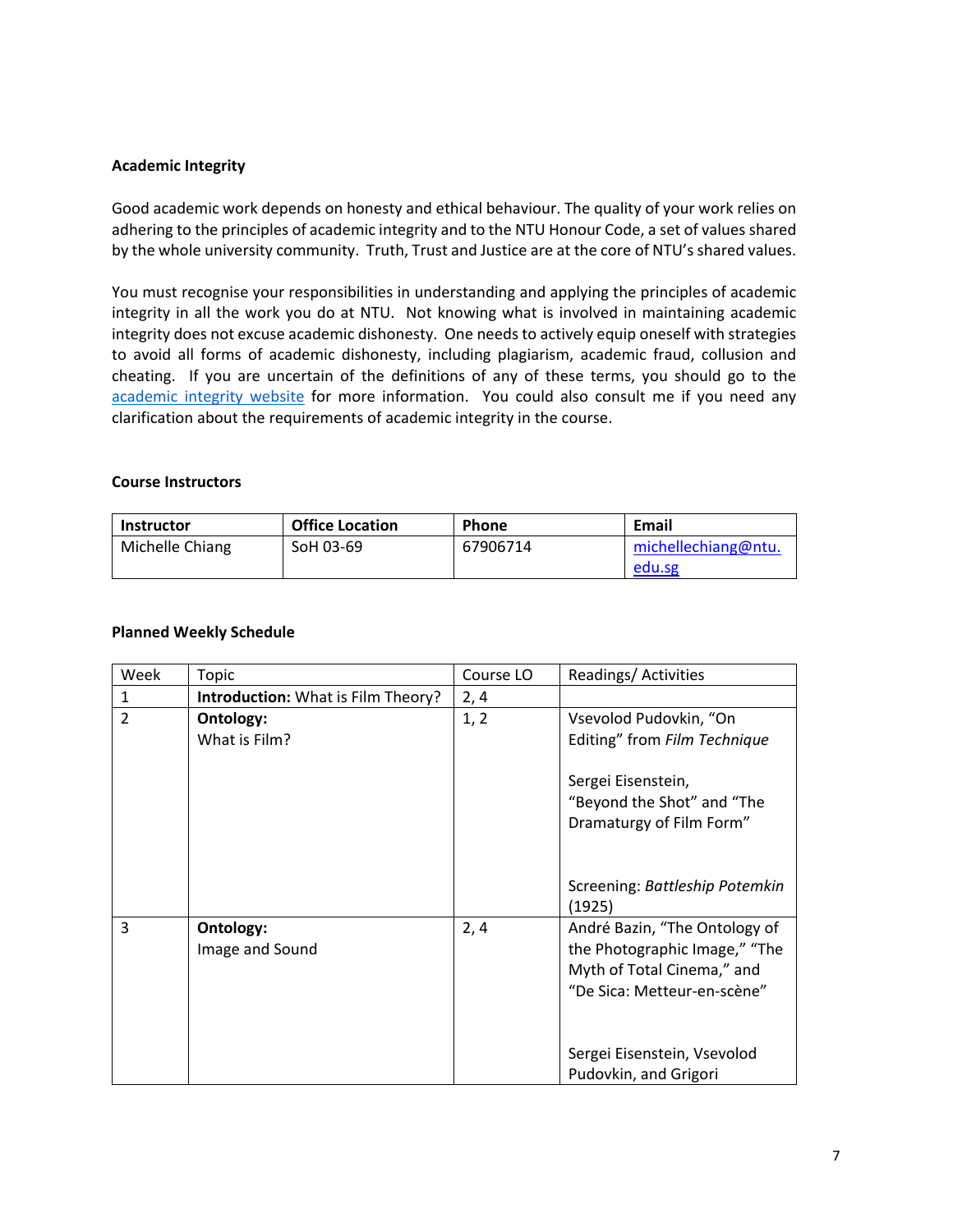|                |                                              |      | Alexandrov, "Statement on<br>Sound"                                                                         |
|----------------|----------------------------------------------|------|-------------------------------------------------------------------------------------------------------------|
| 4              | Ontology:<br>Film and other media            | 1, 2 | Rudolf Arnheim, "Film and<br>Reality" (1933, 322)                                                           |
|                |                                              |      | <b>Dudley Andrew</b><br>"Adaptation" (1984, 461)                                                            |
|                |                                              |      | Screening: Stan Kubrick's The<br><b>Shining (1980)</b>                                                      |
| 5              | Epistemology:<br>Role of the Auteur          | 2, 3 | <b>Andrew Sarris</b><br>"Notes on the Auteur Theory in<br>1962" (1962, 561)<br>Peter Wollen "The Auteur     |
|                |                                              |      | Theory" (1972, 565)<br>Screening: Alfred Hitchcock's<br>Psycho (1960)                                       |
| 6              | Epistemology:<br><b>Meaning Making I</b>     | 2, 3 | Christian Metz, "Some Points<br>on the Semiotics of Cinema"<br>(1968, 65)                                   |
|                |                                              |      | Screening: Mike Flanagan's<br>Hush (2016)                                                                   |
| $\overline{7}$ | Epistemology:<br><b>Meaning Making II</b>    | 2, 3 | [Response Folder due this<br>week]                                                                          |
|                |                                              |      | Stephen Prince, "The Discourse<br>of Pictures: Iconicity and Film<br>Studies" (1993, 87)                    |
|                |                                              |      | Screening: David Lynch's Blue<br>Velvet (1986)                                                              |
| 8              | <b>Aesthetics:</b><br>Judging a film         | 1, 3 | Jean-Louis Baudry, "Ideological<br><b>Effects of the Basic</b><br>Cinematographic Apparatus"<br>(1970, 355) |
| 9              | <b>Aesthetics:</b><br><b>Visual Pleasure</b> | 1, 3 | Laura Mulvey. "Visual Pleasure<br>and Narrative Cinema" (1975,<br>837-48)                                   |